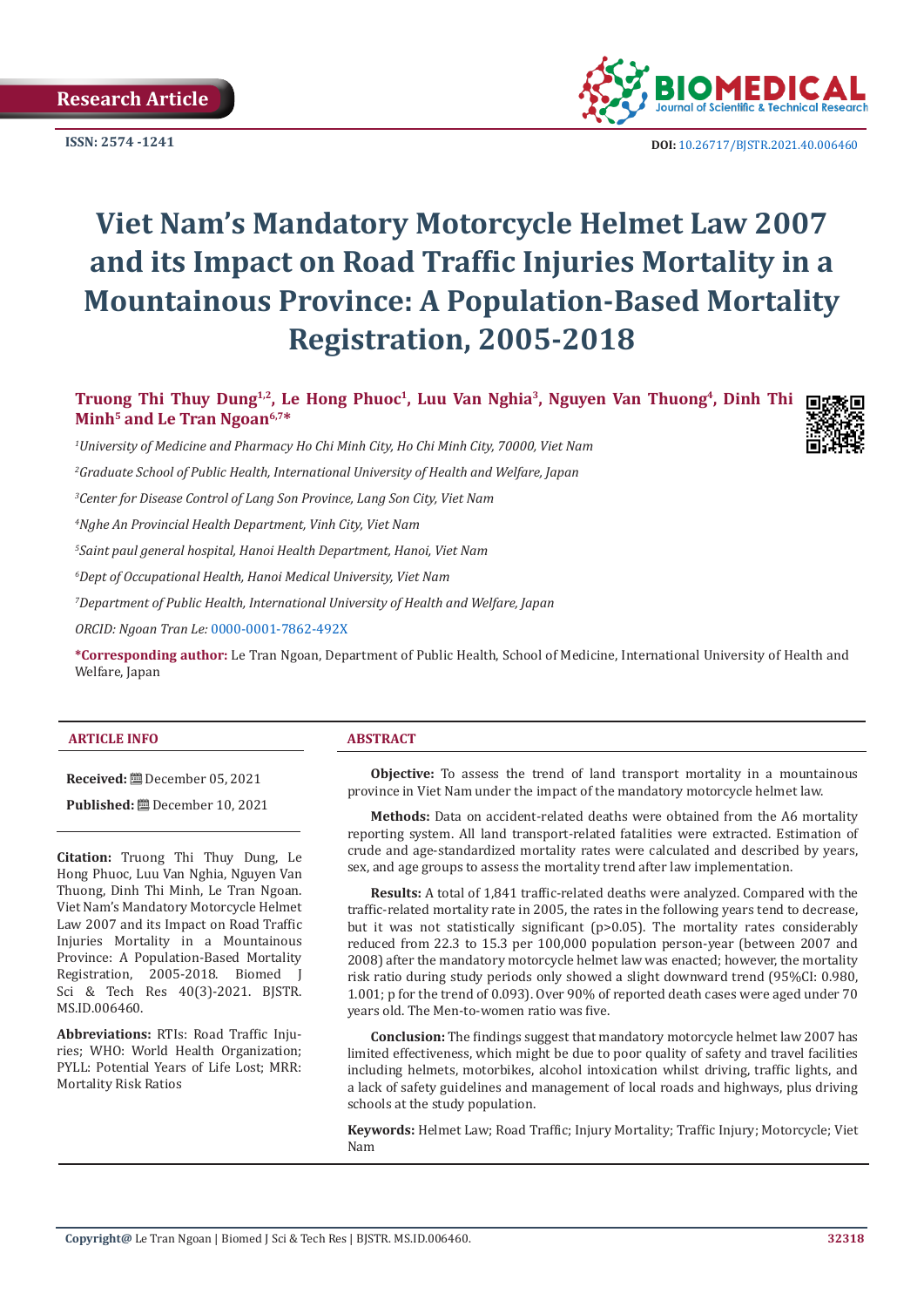#### **Introduction**

Road traffic injuries (RTIs) are a public health burden globally. The number of deaths due to road accidents worldwide is exceptionally high, with an estimated 1.35 million deaths and 20 - 50 million injuries each year (World Health Organization (WHO). 2020b). Road traffic is among the leading causes of mortalities due to injuries for all age groups, especially among children and youth and young adults aged 5 to 29 (World Health Organization (WHO). 2018). Globally, road injuries were responsible for more than 55 million years of life lost, 7 million years lived with disability, and 64 million disability-adjusted life years in total, with corresponding age-standardized rates of 745, 126, and 871 per 100,000 population, respectively James SL, et al. [1]. The two most common road traffic injuries are head and spinal cord injuries, which are the leading cause of death and trauma for motorcycle users (World Health Organization (WHO). 2018). Such injuries may result in an enormous economic burden and use extensive portions of a countries health expenditure (World Health Organization (WHO). 2013b, 2018). The risk of encountering RTIs among middle and low-income countries (LMICs) is three times higher than in higherincome countries (World Health Organization (WHO). 2020b).

Motorcycles are the most widely used transport in Viet Nam, accounting for more than 90% of total personal transport registrations (World Health Organization (WHO). 2013a). The average rate of annual road traffic injury mortality was reported approximately 18 per 100,000 population before 2007 (Health Environment Management Agency, Ministry of Health. 2011). In response to the rising burden due to RTIs, the Viet Nam government enacted a comprehensive helmet use legislation for motorcyclists in June 2007 (Government of the Socialist Republic of Viet Nam (GOV). 2007). This legislation included obligatory helmet-wearing rules to all two-wheeled and three-wheeled vehicles on all roads, with heavy fines for non-users, and increased enforcement Passmore, JW et al. [2]. The helmet use rate in Viet Nam immediately escalated from 40% in 2007 to over 95% in the following year and has remained steadily above 90% since then (World Health Organization (WHO). 2020a). The introduction of mandatory helmet-wearing legislation in Viet Nam was anticipated to have averted 2,200 deaths and 29,000 head injuries in the year 2008 Olson Z, et al. [3]. The helmetwearing law is useful, especially among less wealthy families.

Many countries have presented similar successful results of putting helmet-wearing laws into practice, resulting in head injuries dropping by 33% in Taiwan and 41% in Thailand after implementing such laws Chiu, WT, et al. [4,5]. Similar studies have examined the effectiveness of helmet law enactment on traffic mortality in Viet Nam. At the national level, traffic deaths related to motorcyclists, and total traffic deaths, in the year following the introduction of the helmet law in Viet Nam dropped by 36% and

18%, respectively Passmore, JW et al. [2,6]. The study by Phung et al. across all provinces in Viet Nam revealed that many areas experienced a significant decrease in potential years of life lost (PYLL) of more than 80% due to RTIs, and the summary post law PYLL stopped increasing six months of implementation helmet laws Phung D, et al. [7]. Another study in an outlying district of a large city in Viet Nam found that motorcycle-related injuries and deaths during the post-law period decreased significantly, by 47% and 31%, respectively Ha NT, et al. [8]. Although the efficacy of helmet laws was demonstrated in reducing road injuries and deaths at the national level, evidence in remote areas is still needed. This study aimed to evaluate the impact of mandatory helmet legislation on the potential change of mortality in Lang Son province, a large mountainous region in northern Viet Nam. This province has an area of  $8.310,09 \ \text{km}^2$  with five national highways (Lang Son Provincial Statistics Office. 2019). Before 2007, the government implemented legislation and enforced motorcycle helmet use, but the helmet use rate stayed low as of 2005 Dinh VH, et al. [9].

# **Method**

#### **Data Sources and Data Items**

To obtain the traffic-related fatalities, all deaths in Lang Son Province between January 2005 and December 2018 (missing data 2009-2010) were listed based on an official form referred to as the A6. Form A6 is collected according to decision No. 2554/2002/ QD-BYT of the Ministry of Health to register all causes of deaths in the community. Thereby, the registration process was reviewed monthly for each fatal case by the commune health stations (a total of 200 communes). The completeness, sensitivity, and specificity of the A6 system were reported as 93.9%, 75.4%, and 98.4%, respectively Stevenson M, et al. 2012. Based on form A6, all accidentrelated deaths were identified. To evaluate the completeness and the accuracy of the list, all accidents related deaths were compared with the register at the Center of Disease Control of Lang Son Province.

To improve the accuracy in identifying the cause of death, each case was reviewed by trained researchers to confirm any underlying causes of death. All cases with unclear causes were listed and then feedback to the corresponding commune health centers to clarify and confirm the cause of death. If a decision was not obtained, trained researchers would call the deceased's relatives to identify the underlying cause of death. All underlying causes of death were coded following ICD-10. Then, traffic-related fatalities were extracted based on ICD-10 codes (V01-V89). Additionally, the deceased's information of age, gender, date of death, and the average population of their commune in the corresponding year was collected based on designed data collection forms. Guidelines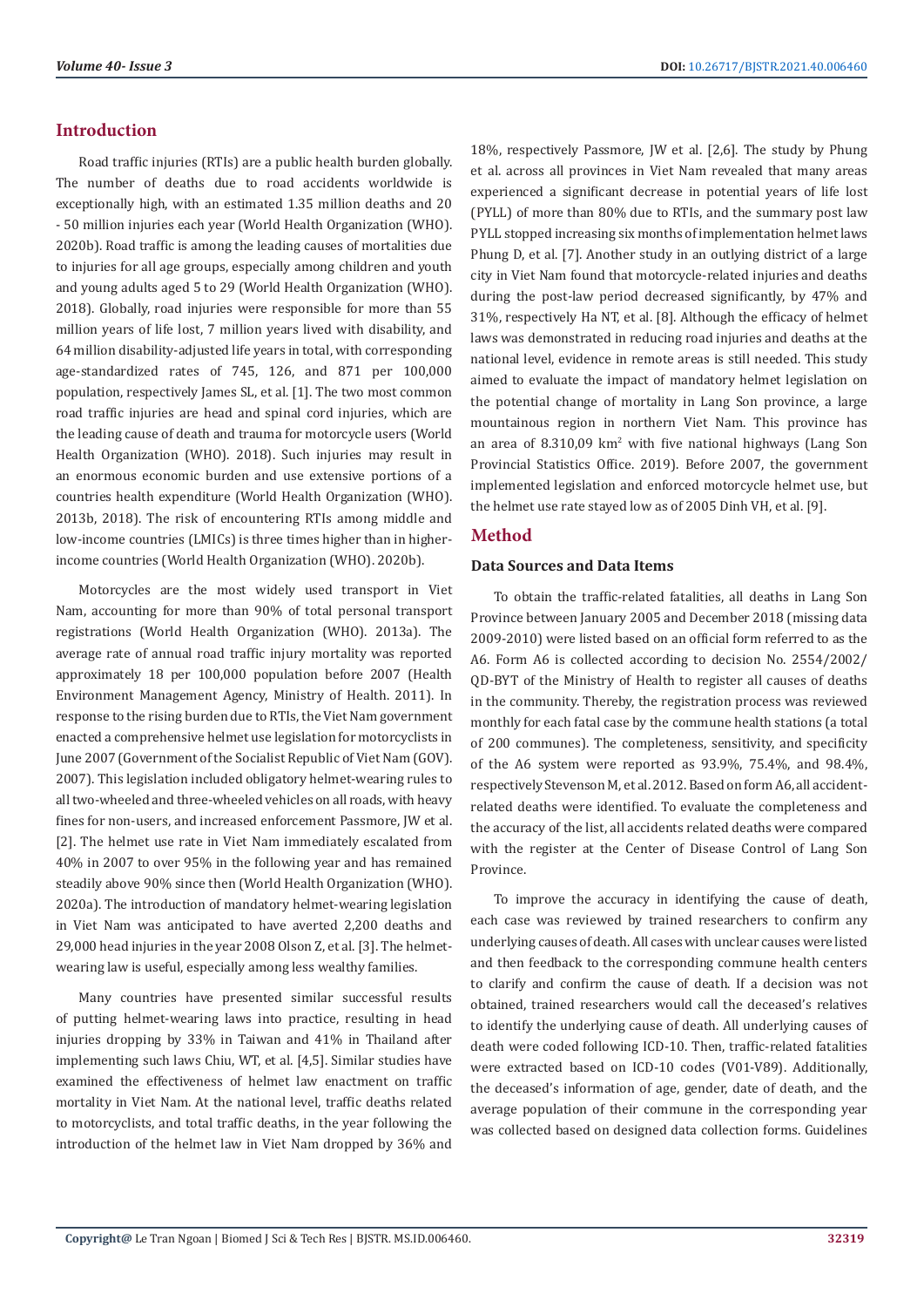on how to determine the underlying cause of death and methods to collect data were sent to each commune health station, annually, for data collection.

#### **Data Analysis**

First, the crude death rate per 100,000 person-years was estimated. To estimate the age-standardized mortality rate per 100,000 person-years, we applied the accurate statistical data from the World Health Organization standard population for 2000- 2025. Mortality rates were described by year, sex, and age group to observe the trends and differences. Next, Poisson regression was used to estimate the mortality risk ratios (MRR) and 95% confidence interval (95%CI). The cut point of 0.05 of the p-value was considered statistically significant. The data were calculated using Stata version 13.0 (Stata Corp, College Station, Texas). Additional references can be found in the bibliography in the Appendix.

# **Results**

### **Mortality Caused by Road Traffic Injuries Total Both Sexes**

A total of 1841 deaths were identified by the A6 system, which consisted of 1542 and 299 deaths of men and women, respectively. Lang Son province experienced a crude mortality rate of 20.3 per 100.000 person-years from 2005-2018. All mortality indexes in men were higher than that in women. In terms of age, death cases were most prevalent among those aged under 70 years in both sexes. Overall, the estimated proportion of death cases under 70 years of age was as high as 94%, with 96% in men and 84% in women (Table 1). The overall proportion of deaths in both genders due to road traffic injuries was 3.74% (1,841 cases of road traffic injuries vs. 49,253 total cases). Mortality rates from 2005 to 2018 averaged around an approximate value of 20, with the highest in 2011 and the lowest in 2008.

**Table 1:** Mortality due to road traffic injuries total by sex during 2005-2018 in Lang Son province.

| <b>Sex</b> | Year    | Cause   | <b>Total</b> | Crude rateª | $\frac{0}{6}$ < 70 <sup>b</sup> | $WHO-ASRc$ |
|------------|---------|---------|--------------|-------------|---------------------------------|------------|
| Men        | 2005-18 | V01-V89 | 1,542        | 34.1        | 96.4                            | 32         |
| Women      | 2005-18 | V01-V89 | 299          | 6.6         | 84.6                            | 6.4        |
| <b>MW</b>  | 2005-18 | V01-V89 | 1,841        | 20.3        | 94.5                            | 19.1       |

Note:

a. Crude rate per 100,000 person-years.

b. Proportion of death cases aged under 70 year-olds.

c. Age-standardized rate per 100,000 person-years using the World Health Organization standard population for 2000-2025.

Combining all death cases from 2005 to 2018, the overall agestandardized mortality rate, according to WHO-ASR, was 20.1 per 100.000 person-years. The number of death cases grew gradually from 2005 (148) to 2007 (164), followed by a sharp decrease in the 2007-2008 period (114). It could be explained by the fact that in 2007, the Vietnamese government passed legislation to force helmet wearing for all users of motorcycles, which was the most widely used personal transport in Viet Nam. However, mortality

due to injuries in traffic accidences rose drastically between 2011 and 2013 and varied greatly from 2013 onwards. From 2005 to 2018, the adjusted MRR per year increment demonstrated a slight decline (0.991, 95% CI 0.980, 1.001). This declining trend was, however, non-significant ( $p = 0.093$ ). The proportion of deaths under 70-year-old was notably high and was consistently above 90% in all years (Table 2).

**Table 2:** Mortality due to road traffic injuries in both genders by year from 2005 to 2018 in Lang Son province.

| Year | Case | Crude rate <sup>a</sup> | $\frac{0}{6}$ < 70 <sup>b</sup> | $WHO-ASRc$ | <b>MRR</b> (95% CI) <sup>d</sup> | $\mathbf{p}$ |
|------|------|-------------------------|---------------------------------|------------|----------------------------------|--------------|
| 2005 | 148  | 20.6                    | 92.6                            | 20.7       | 1 (reference)                    |              |
| 2006 | 150  | 20.5                    | 96                              | 19.7       | 0.997(0.794, 1.251)              | 0.976        |
| 2007 | 164  | 22.3                    | 96.3                            | 21.7       | 1.084 (0.868, 1.354)             | 0.476        |
| 2008 | 114  | 15.3                    | 95.6                            | 14.6       | 0.743(0.582, 0.949)              | 0.017        |
| 2011 | 194  | 26.5                    | 95.4                            | 25.8       | 1.287 (1.039, 1.593)             | 0.021        |
| 2012 | 195  | 26.1                    | 94.4                            | 25.8       | 1.270 (1.025, 1.572)             | 0.029        |
| 2013 | 164  | 22.2                    | 93.9                            | 21.6       | 1.081(0.866, 1.350)              | 0.493        |
| 2014 | 141  | 18.1                    | 93.6                            | 17.9       | 0.878(0.697, 1.105)              | 0.267        |
| 2015 | 126  | 16                      | 94.4                            | 16.4       | 0.778(0.614, 0.987)              | 0.039        |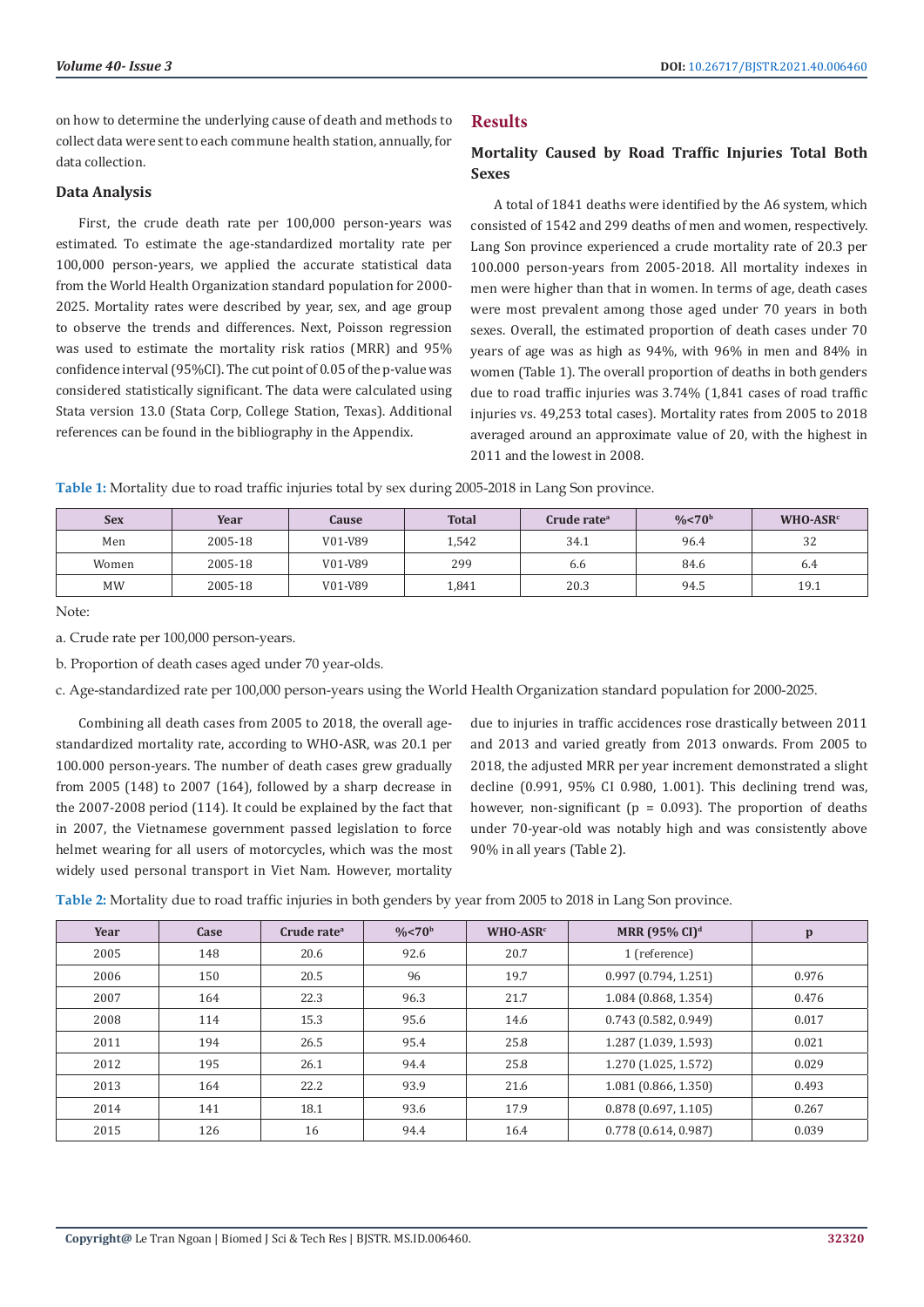| 2016 | 149 | 1 Q<br>ر م | 92.6 | 19.3 | 0.923(0.735, 1.159)  | 0.489 |
|------|-----|------------|------|------|----------------------|-------|
| 2017 | 165 | 20.8       | 92.7 | 21.1 | 1.009 (0.808, 1.259) | 0.939 |
| 2018 | 131 | 16.7       | 96.9 | 17.5 | 0.812(0.642, 1.028)  | 0.083 |

Note:

a. Crude rate per 100,000 person-years.

b. Proportion of death cases aged under 70 year-olds.

c. Age-standardized rate per 100,000 person-years using the World Health Organization standard population for 2000-2025.

d. Adjusted for age group (0-9, 10-19, 20-29, 30-39, 40-49, 50-59, 60-69, 70-79, 80+) and sex.

#### **Mortality Due to Road Traffic Injuries in Men**

The estimated proportion of deaths due to road traffic injuries was 4.93% (1,542 cases of road traffic injuries vs. 31,262 total cases) in men. The crude mortality rate varied greatly from a low of 25.2 to as high as 46.4 deaths per 100.000 person-years in 2008 and 2011, respectively. When combining all cases from 2005 to 2018, the age-standardized mortality rate per 100.000 personyears by the WHO-ASR was 33.9. Like the overall trend, male deaths

increased from 2005 to 2007 and experienced a sharp decline during the 2007-2008 period, followed by an elevated number of deaths from 2008 onwards. This fluctuation was attributed to the introduction of the helmet-wearing laws in 2007. The per-year increment MRR showed a non-significant declining trend (MRR (95% CI): 0.992 (0.980, 1.003), p=0.158). The proportion of deaths among men under the age of 70 was exceptionally high and was above 95% in almost all the years given (Table 3).

| Year | Case | Crude rate <sup>a</sup> | $\frac{0}{6}$ < 70 <sup>b</sup> | $WHO-ASRc$ | MRR $(95\%$ CI) <sup>d</sup> | p     |
|------|------|-------------------------|---------------------------------|------------|------------------------------|-------|
| 2005 | 114  | 31.9                    | 93                              | 32.8       | 1 (reference)                |       |
| 2006 | 136  | 37.4                    | 96.3                            | 36.3       | 1.173 (0.915, 1.505)         | 0.209 |
| 2007 | 138  | 37.7                    | 99.3                            | 35         | 1.185 (0.924, 1.518)         | 0.181 |
| 2008 | 92   | 25.2                    | 96.7                            | 23.8       | 0.779(0.592, 1.025)          | 0.074 |
| 2011 | 169  | 46.4                    | 95.9                            | 45.8       | 1.455 (1.147, 1.845)         | 0.002 |
| 2012 | 159  | 42.8                    | 97.5                            | 42         | 1.344 (1.057, 1.709)         | 0.016 |
| 2013 | 137  | 37.3                    | 97.8                            | 35.8       | 1.172 (0.914, 1.503)         | 0.21  |
| 2014 | 122  | 31.4                    | 95.9                            | 30.6       | 0.986 (0.764, 1.272)         | 0.912 |
| 2015 | 101  | 25.8                    | 97                              | 26.5       | 0.810(0.620, 1.056)          | 0.123 |
| 2016 | 120  | 30.7                    | 95                              | 31.2       | 0.965(0.747, 1.247)          | 0.784 |
| 2017 | 140  | 35.4                    | 95                              | 36.5       | 1.111 (0.868, 1.423)         | 0.403 |
| 2018 | 114  | 29.2                    | 97.4                            | 31         | 0.918(0.701, 1.190)          | 0.516 |

**Table 3:** Mortality due to road traffic injuries in men by year from 2005 to 2018 in Lang Son province.

Note:

a. Crude rate per 100,000 person-years.

b. Proportion of death cases aged under 70 year-olds.

c. Age-standardized rate per 100,000 person-years using the World Health Organization standard population for 2000-2025.

d. Adjusted for age group (0-9, 10-19, 20-29, 30-39, 40-49, 50-59, 60-69, 70-79, 80+).

#### **Mortality Due to Road Traffic Injuries in Women**

The estimated proportion of deaths due to road traffic injuries was 1.66% (299 cases of road traffic injuries vs. 17,990 total cases) in women. Great variability was noticed within the crude mortality rate and MRR value across different years. However, this change in women was regarded as non-significant (Per-year increment MRR

(95% CI): 0.987 (0.961, 1.014), p=0.335), which was similar to the mortality rate in men. After standardizing by age, according to WHO-ASR, the overall mortality rate was 6.7 per 100,000 personyears. Compared with men, the proportion of deaths in women under 70 was lower in general and fluctuated between 74.1 in 2013 and up to 94.1 in 2018 (Table 4).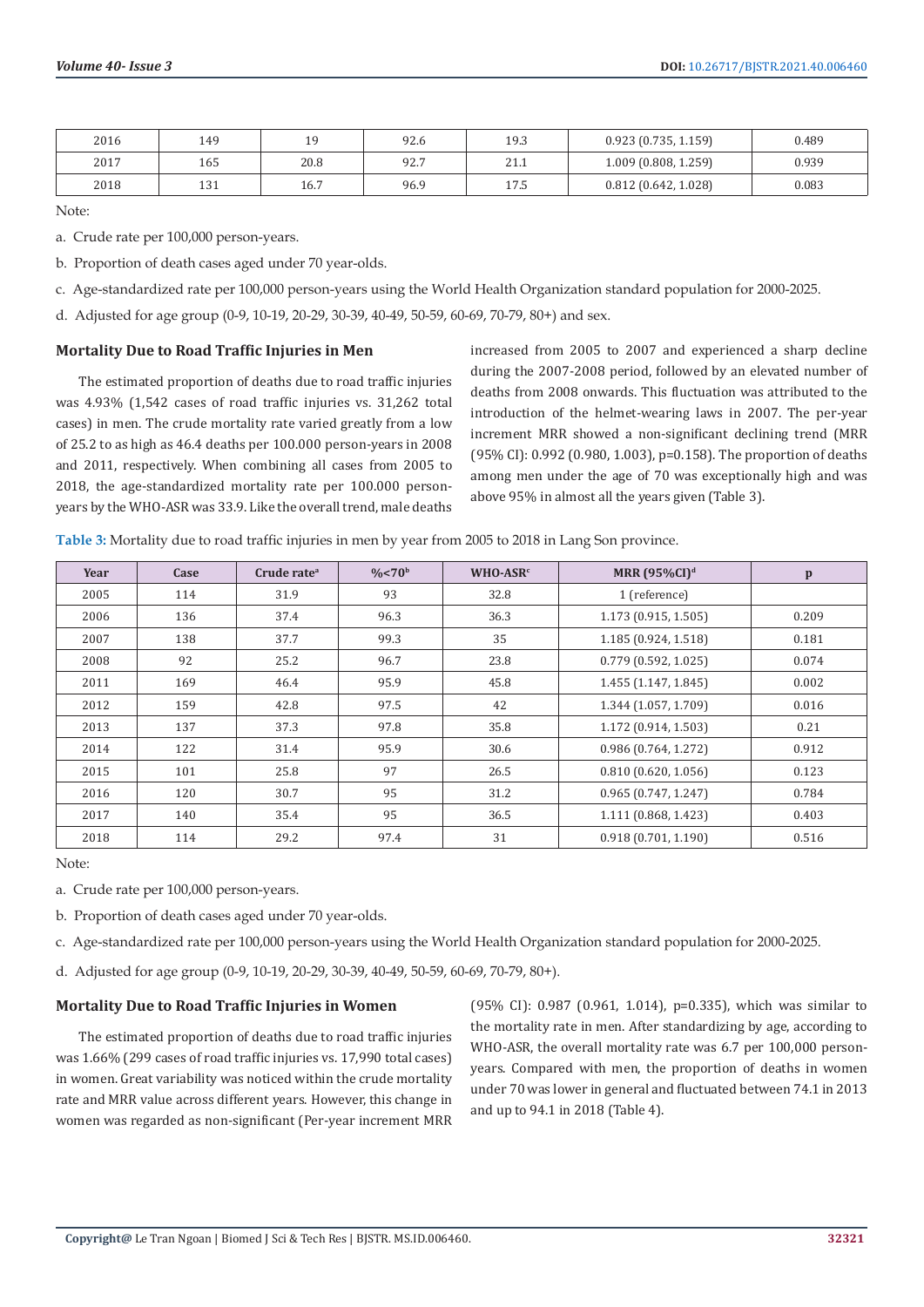| Year | Case | Crude rate <sup>a</sup> | $\frac{0}{6}$ < 70 <sup>b</sup> | WHO-ASR <sup>c</sup> | MRR $(95\%CI)^d$       | $\mathbf{p}$ |
|------|------|-------------------------|---------------------------------|----------------------|------------------------|--------------|
| 2005 | 34   | 9.4                     | 91.2                            | 9.5                  | 1 (reference)          |              |
| 2006 | 14   | 3.8                     | 92.9                            | 3.6                  | 0.405(0.217, 0.754)    | 0.004        |
| 2007 | 26   | 7                       | 80.8                            | 7.7                  | 0.748(0.449, 1.247)    | 0.266        |
| 2008 | 22   | 5.9                     | 90.9                            | 5.7                  | 0.624(0.365, 1.067)    | 0.085        |
| 2011 | 25   | 6.8                     | 92                              | 6.8                  | 0.722(0.431, 1.209)    | 0.216        |
| 2012 | 36   | 9.6                     | 80.6                            | 9.6                  | 1.020 (0.638, 1.630)   | 0.933        |
| 2013 | 27   | 7.3                     | 74.1                            | 7.3                  | 0.775(0.467, 1.284)    | 0.322        |
| 2014 | 19   | 4.8                     | 78.9                            | 5.2                  | 0.515(0.294, 0.902)    | 0.02         |
| 2015 | 25   | 6.3                     | 84                              | 6.4                  | 0.672(0.401, 1.126)    | 0.132        |
| 2016 | 29   | 7.4                     | 82.8                            | 7.8                  | $0.782$ (0.476, 1.283) | 0.33         |
| 2017 | 25   | 6.3                     | 80                              | 6.6                  | $0.665$ (0.397, 1.115) | 0.122        |
| 2018 | 17   | 4.3                     | 94.1                            | 4.8                  | 0.459(0.256, 0.821)    | 0.009        |

**Table 4:** Mortality due to road traffic injuries in women by year from 2005 to 2018 in Lang Son province.

Note:

- a. Crude rate per 100,000 person-years.
- b. Proportion of death cases aged under 70 year-olds.

c. Age-standardized rate per 100,000 person-years using the World Health Organization standard population for 2000-2025.

d. Adjusted for age group (0-9, 10-19, 20-29, 30-39, 40-49, 50-59, 60-69, 70-79, 80+).

#### **Age-Specific Mortality Rate**

Figure 1 illustrates the trend in the age-strata mortality rate by sex between 2005 and 2018 with the exclusion of 2009-2010 data due to missing reports. Overall, the mortality rate was highest among the 20-29 age group (34.7 deaths per 100.000 personyears), followed by the 70-79 age group (29.3 deaths per 100.000

person-years) and 80+ age group (26.5 deaths per 100.000 personyears). Men accounted for most of the death cases due to injuries by traffic incidences. The death rate in men was highest among the 20-29 age group (59.9 deaths per 100.000 person-years) and remained steadily high (above 30%) from 30-39 age group and older, whereas in females, the rate reached a peak at 70-79 age group (21.9 deaths per 100.000 person-years).



**Figure 1:** Age-specific mortality rate per 100,000 person-years by sex during 2005-2018 (missing 2009-2010) due to road traffic injury.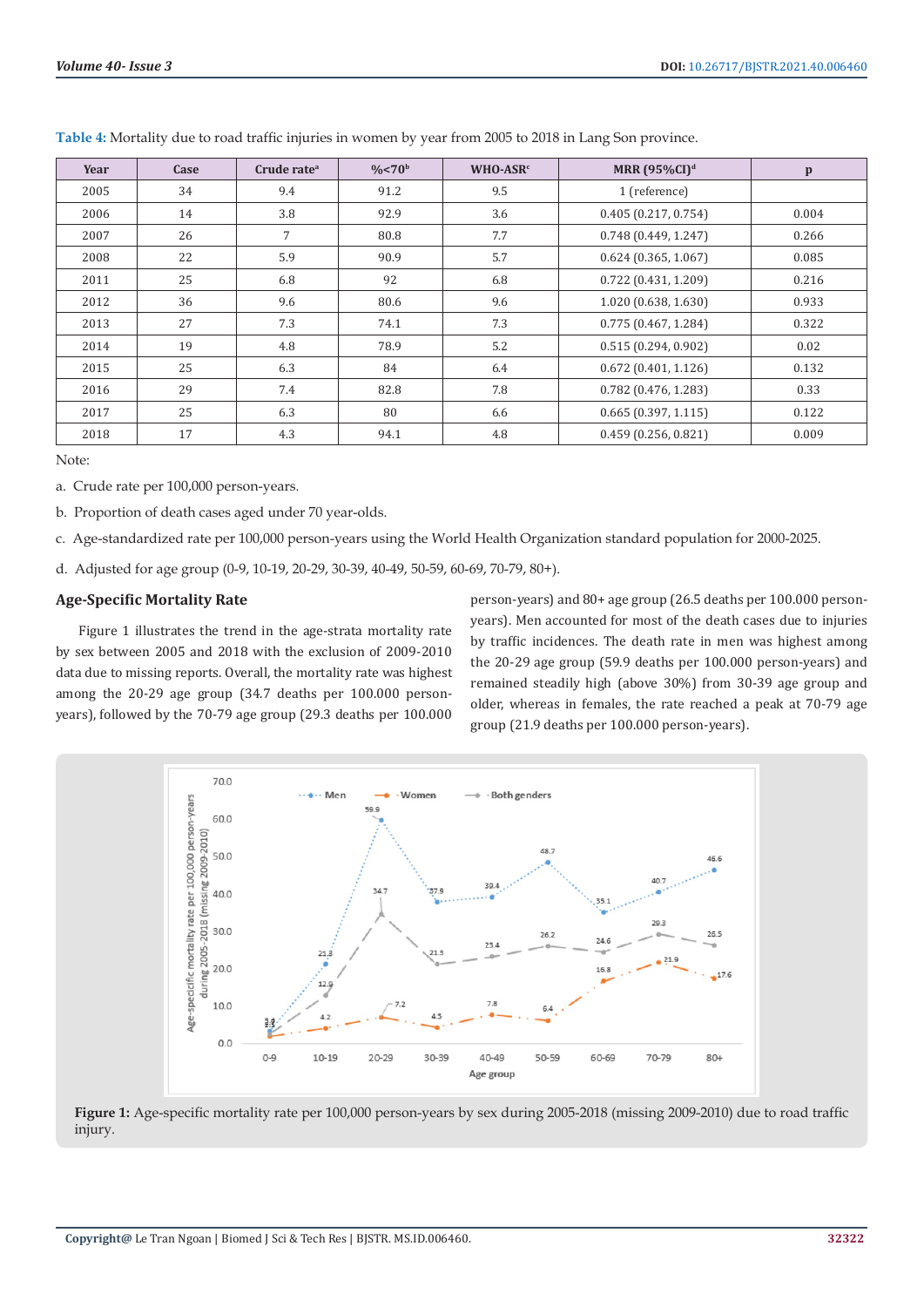#### **Discussion**

This is the first study to assess the impact of helmet legislation on mortality related to RTC in Lang Son, a mountainous province in Viet Nam. Data were derived from the national health report system in this province under the A6 form. The present study indicated a slightly decreasing trend in road traffic mortality, but it was not statistically significant, after implementing the mandatory motorcycle helmet law. Although most deaths were aged under 70 years old, differences in ages were observed between the sexes. This study found that helmet law in 2007 reduced road traffic mortality from 2007 to 2008, which was statistically significant. However, between 2011 and 2018 there was only a slight decline, and it is seen as non-significant statistically. The efficacy of the mandatory helmet laws was far from expectation in the mountainous area of Lang Son, specifically. The introduction of helmet wearing laws has been proven to enhance road safety, according to studies in countries neighboring Viet Nam Chiu WT, et al. [4,5], and largescale studies both at the national Passmore JW, et al. [2,6,7], and provincial level Ha NT, et al. [8]. However, after 2007, the RTIsrelated death number in Lang Son province showed a slight yet non-significant declining trend among male and female road users.

One study by Ha et al. showed that more severe traffic injuries, including head injuries, were documented during the post-law period Ha NT, et al. [8], which raises questions about the quality of helmets used in the examined region. Using cheap helmets with poor quality and incorrect helmet wearing is common in Viet Nam Passmore JW, et al. [2,10]. Self-awareness of helmet use was also likely to be affected by social norms, safety beliefs, education, and awareness of traffic rules, which are distinctive for each geographical region Phung D, et al. [7], Urie Y, et al. 2016. A review study in Greece proved that the major reasons for noncompliance with the wearing of seat belts and helmets were education and culture Chliaoutakis JE, et al. [11]. Another study in Iran indicated that awareness of traffic legislation and enhancement of safety training towards motorcyclists was the key to helmet use Haqverdi MQ, et al. [12]. Additionally, rural areas might have more RTIs and RTIs-related deaths than modernized areas because of many environmental and cultural factors Chliaoutakis JE, et al. [11,13]. The majority of drivers in mountainous areas are unlicensed and underage Jiang B, et al. [13], which was also regarded as a result of a lack of compliance and policing of the laws. Distance from qualified medical emergency centers was another problem in remote areas, resulting in more deaths as traffic injuries were not treated properly and promptly Jiang B, et al. [13].

The present study also shows that fatalities due to road traffic injuries in men were higher than in women, as reported by previous author's studies Chiu WT, et al. [4,14,15]. Many studies indicated that alcohol use increases risk among drivers Borges G, et al. [16,17]. In

particular, alcohol use was a factor because of the drinking culture in Viet Nam Lincoln M [18]. A study in rural areas of the North of Viet Nam reported that the prevalence of alcohol consumption was 66% among men and 5% among women, respectively Kim BG, et al. [19]. This study has revealed that mortality in men was highest among the 20-29 age group as they are likely to have traffic-related habits, such as risky driving behavior and alcohol consumption Papadakaki M, et al. [20]. Nonetheless, the death rates from 30 to 80+ years of age remained consistently high, irrespective of age group. In contrast, RTIs among females were most prevalent towards the later age group of 70-79. The elderly female population is considered as vulnerable road users. They rarely participated in traffic as direct vehicle users due to the inability to operate a vehicle safely, requiring both physical and mental capability for immediate decisions whilst driving Kim SC, et al. [19].

This study has several limitations. First, the quality of data was unable to be validated due to the nature of secondary data, in particular, such as deaths without reporting by deceased's relatives. However, the A6 system was proven to be highly reliable for road injury studies Stevenson M et al. 2015; Stevenson M et al. 2012. Secondly, the impact of other factors that may influence mortality rates, such as the availability and readiness, and the quality of the health care system, were not considered, which may distort the findings. However, the present study also suggested a hypothesis regarding the impact of mandatory motorcycle helmet laws on the trend of traffic-related mortality in a mountainous area in Viet Nam. Thirdly, missing data from 2009 to 2010 might not reflect the true effectiveness of helmet-wearing laws implemented in 2007.

# **Conclusion**

The RTIs related annual mortality in Lang Son province decreased slightly but was statistically non-significant, indicating that helmet law implementation in 2007 had little impact on the overall death rates in this area. Therefore, further in-depth studies need to be considered to comprehensively assess the impact of helmet law on death-reducing outcomes in mountainous areas, including feasibility, acceptability, and sustainability.

# **Acknowledgment**

The authors would like to thank the staff of 200 commune health stations for the time and effort they devoted to this study.

#### **Disclosure Statement**

There are no conflicts to disclose.

#### **Author Contributors**

All authors reviewed the manuscript and contributed revision many times. TTTD, LHP, LVN, NVT, and LTN were mainly responsible for drafting, revision, and analytic data. LHP, LVN, and NVT were